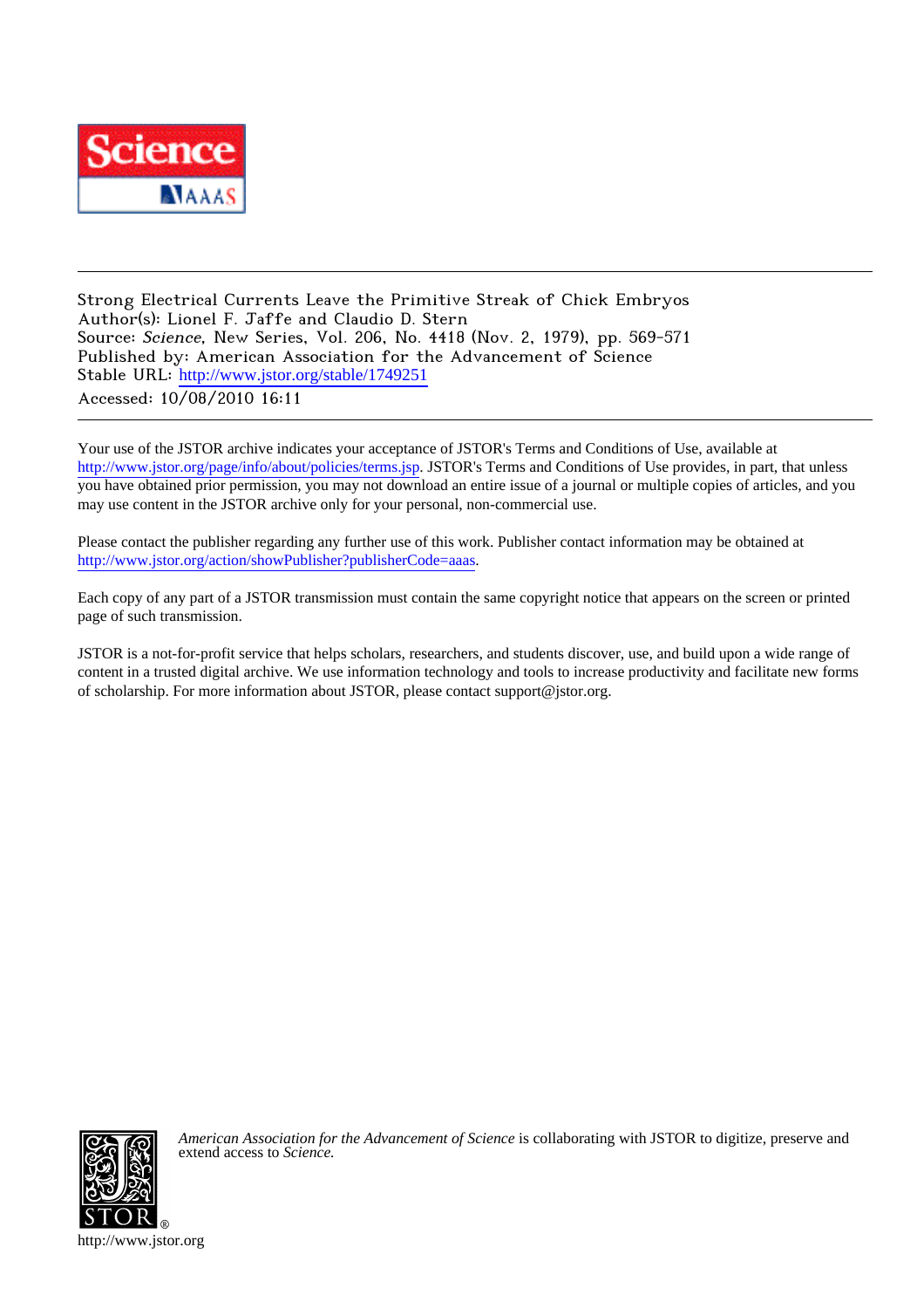**verse a neonatal tissue formerly believed to transport only maternal antibodies. Thus, selective transport of IgG-antigen complexes represents a possible mechanism for entry into the neonate of a wide variety of antigens. We must therefore consider the transmission of immune complexes as an extremely important, possibly frequent event that may influence the development of immune capability.** 

> **DALE R. ABRAHAMSON ALVIN POWERS**

**RICHARD RODEWALD** 

**Department of Biology, University of Virginia, Charlottesville 22901** 

## **References and Notes**

- 1. F. W. R. Brambell, *The Transmission of Passive Immunity from Mother to Young* (North-Holland, Amsterdam, 1970).<br>2. B. Morris, *J. Physiol* (*London*) 245, 249 (1975);<br>2. B. Morris, *J. Physiol* (*London*) 245, 249 (197
- 
- 3. A. E. Beer and R. E. Billingham, *The Immuno-biology of Mammalian Reproduction* (Prentice-<br>Hall, Englewood Cliffs, N.J., 1976); R. Rode-<br>wald, in *Maternofoetal Transmission of Immunoglobulins*, W. A. Hemmings, Ed. (Ca

## **Strong Electrical Currents Leave the Primitive Streak of Chick Embryos**

Abstract. The electrical fields above chick embryos were explored with a vibrating **probe. These fields indicate that steady currents with exit densities of the order of 100 microamperes per square centimeter leave the whole streak and return elsewhere through the epiblast. The epicenter of these strong exit currents lies near Hensen's node. They are probably pumped into the intraembryonic space by the epiblast and then leak out of the streak because it is a zone of junctional disruption.** 

**Recent explorations with a vibrating probe show that a wide variety of developing systems drive strong steady electrical currents through themselves (1).**  Currents of 1 to 100  $\mu$ A/cm<sup>2</sup> traverse de**veloping systems from a level as simple as an algal egg (2) through one as complex as the regenerating stump of a newt limb (3). Moreover, substantial evidence indicates that these currents-or at least some of them-act back to affect development (4). However, an important intermediate stage of developing systemwhich may be roughly called the epithelial one-has not been explored. We now report a first exploration of developmental currents at this stage-specifically, through the early chick embryo. At the primitive streak stages, the embryo consists largely of two flat epithelia separated by a narrow intraembryonic space. The upper sheet, or epiblast, contains a 1- to 2-mm long groove (the primitive streak) through which epiblast cells enter en route to forming all, or almost all, of the internal tissues. We have found that SCIENCE, VOL. 206, 2 NOVEMBER 1979** 

**strong steady currents pour out of the whole streak and return elsewhere through the epiblast. In the measurement plane, 0.2 mm above the epiblast, cur**rent densities of up to 10 to 20  $\mu$ A/cm<sup>2</sup> were found; ones on the order of  $100 \mu A$ / **cm2 are estimated to leave the streak.** 

4. B. Morris and R. Morris, *J. Physiol.* (*London*) **265**, 429 (1977); R. Rodewald, *J. Cell Biol.*<br>58, 189 (1973).<br>5. D. V. Cramer, T. J. Gill III, G. Knauer, Am. J.<br>*Pathol.* 90, 317 (1978); B. K. Davis and T. J.<br>Gill

**7. D. C. Benjamin, J. Immunol. 119, 311 (1977); J. F. Halsey and D. C. Benjamin, ibid. 116, 1204 (1976). 8. D. V. Cramer, H. W. Kunz, T. J. Gill III, Am. J. Obstet. Gynecol. 120, 431 (1974); J. P. Soloman, Foetal and Neonatal Immunology (North-Holland, Amsterdam, 1971). 9. R. C. Graham and M. J. Karnovsky, J. Histo-chem. Cytochem. 14, 291 (1966). 10. A. Nisonoffet al., Arch. Biochem. Biophys. 89,** 

230 (1960).<br> **11. W. A. Walker, S. N. Abel, M. Wu, K. J. Bloch,**<br> **11. Immunol. 117, 1028 (1976).**<br> **12. J. W. Uhr and J. B. Baumann, J. Exp. Med. 113,**<br>
935 (1961). **13. F. M. Burnet, The Clonal Selection Theory of Immunity (Cambridge Univ. Press, Cambridge, 1959). 14. K. E. Hellstrom and I. Hellstrom, Adv. Immunol. 18, 209 (1974); N. R. St. C. Sinclair, R. K. Lees, S. Abrahams, P. L. Chan, G. Fagan, C. R. Stiller, J. Immunol. 113, 1493 (1974); P. W.** 

Wright, R. E. Hargreaves, S. C. Bansal, I. D. Bernstein, K. E. Hellström, *Proc. Natl. Acad. Sci. U.S.A.* **70**, 2539 (1973).<br> **15. Supported by NIH grant AI 11937. We thank T.** 

**Wells for secretarial help.** 

**4 June 1979** 

**Zakin for technical assistance, D. A. Begg, D. C. Benjamin, and D. E. Normansell for criticisms of the manuscript, and G. Johnson and 0.** 

**Large pieces of vitelline membrane with an adherent embryo were peeled off the yolk and explanted, right side up, into a measurement chamber according to a modification of Nicolet and Gallera's method (5) together with Jaffe and Nuccitelli's vibrating probe technique (6). The explant was supported on a dense, inert oil (Mediflor, Minnesota Mining and Manufacturing) and covered with a layer of thin albumen (of 92 ohm-cm resistivity) in turn covered with a light nontoxic oil (Klearol, Witco). The probe's meniscus setter was placed at the upper water-oil interface. The preparation was maintained at 38?C. Typical signals were**  0.3 to 3  $\mu$ V; root-mean-square noise lev**els (with a 10-second time constant), 0.02**   $\mu$ V. We visualized the top surface of the

 $20$ - to  $40$ - $\mu$ m thick vitelline membrane by depositing upon it some  $10 \mu m$  of crys**tals of the rare earth oxide, Barnesite (which is sold for lens grinding). We studied a dozen explants and succeeded in exploring the patterns of tangential currents above three of them during streak stages 3 to 5. These all seemed relatively healthy since they later formed several pairs of somites, a well-formed head fold, and a neural tube.** 

**Figure 1 shows a scan of the current component flowing across the streak. The direction of the current reversed sharply above the streak, with current flowing away from both sides of it. This outward current reached a peak density**  of 8 to 10  $\mu$ A/cm<sup>2</sup> at 0.1 to 0.2 mm from **the streak and then continued, with diminishing intensity, out to 1 mm from the streak. Farther out, toward the edges of the explant, the current reversed direction again, so that it returned from these edges. We obtained similar results from all of the seven similar scans made across various levels of the streak (from front to rear) of the three explants successfully explored. They indicate that current leaves the whole streak (as well as the periphery) and returns elsewhere through the epiblast (Fig. 1C).** 

**Scans of the cross component were also made in several vertical lines extending through various points, particularly the circled point of peak density, shown in Fig. 1A. This curve (not illustrated)**  fell steadily from  $16 \mu A/cm^2$  at 0.15 mm **above the embryo's top surface to 11**   $\mu$ A/cm<sup>2</sup> at 0.2 mm, 6  $\mu$ A/cm<sup>2</sup> at 0.3 mm, and  $3 \mu A/cm^2$  at 0.5 mm; this is about the **shape predicted by potential theory. Integration of this curve indicates that**  about 1  $\mu$ A leaves each centimeter **length of the streak. If we assume that current leaves a strip about 0.1 mm wide, it leaves with a density of the order of**  100  $\mu$ A/cm<sup>2</sup>.

**Figure 2 shows a scan of the current component flowing parallel to the streak and within a line just above the streak. Current direction reversed sharply about 0.2 mm behind the front end of the streak, that is, behind Hensen's node. Current flowed away from all sides of this central reversal point or epicenterforward to the most anterior point explored (0.2 mm in front of the node) and backward to the most posterior point explored (0.6 mm behind the rear end of the streak) as well as laterally. The densest**  forward current  $(25 \mu A/cm^2)$  lay just pos**terior to Hensen's node, and two similar peaks of backward current lay just posterior to the epicenter and just posterior to the caudal end of the streak. Figure 2A also shows the parallel component with-**

**0036-8075/79/1102-0569\$00.50/0 Copyright ? 1979 AAAS**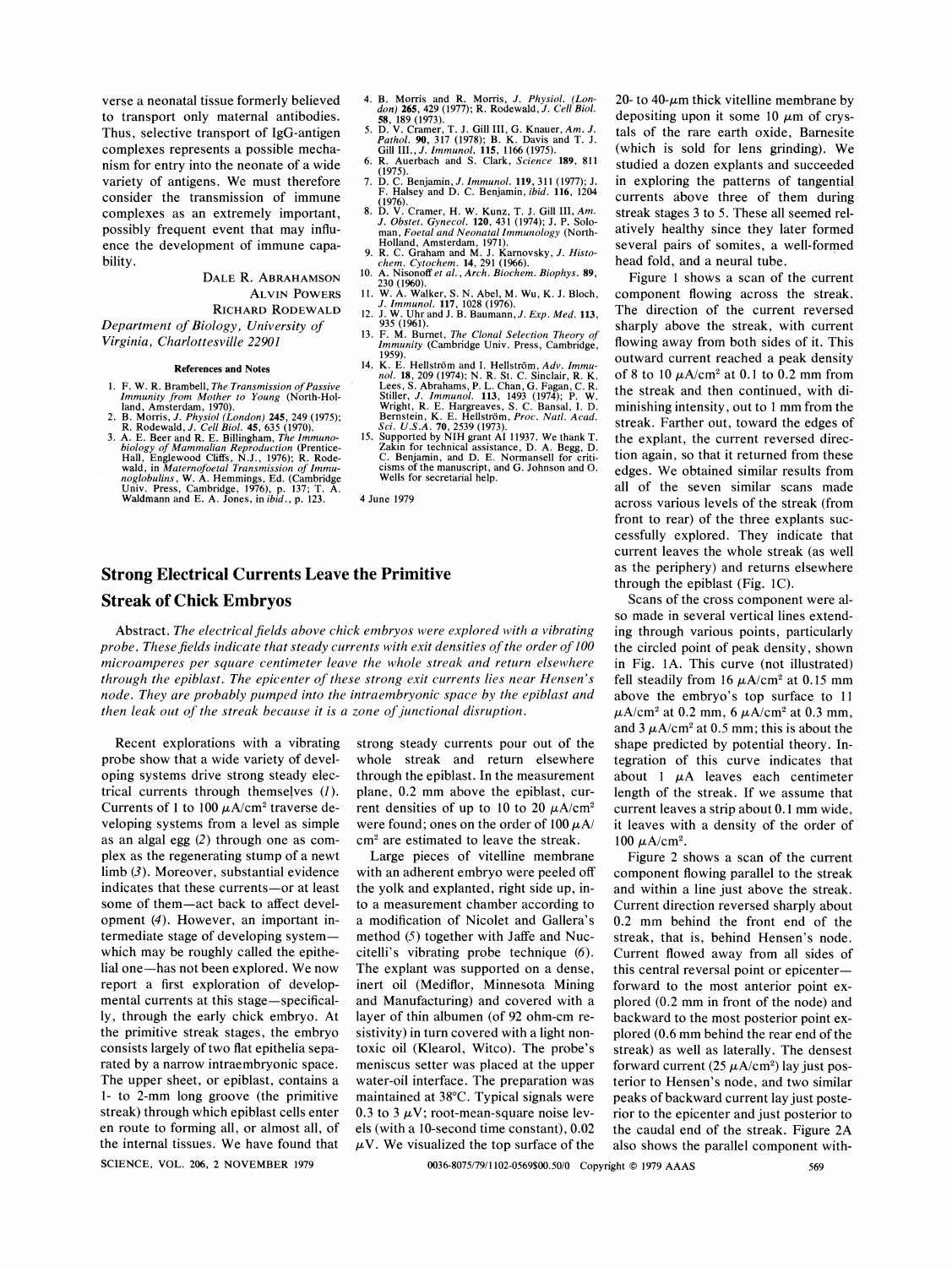**in two lines that cross the streak: The densities of both forward and backward current fell steadily on both sides of the streak, decreasing by half a few tenths of a millimeter away. We obtained similar results from all of the four similar scans made above the three explants successfully explored. However, in two of these, the scan was extended farther; about 2 mm anterior and posterior to the streak, we found outer reversal points with current returning from the periphery as in the crosscurrent scans. There was also some indication of a forward shift of the epicenter during development. In the stage 3 embryo studied, it lay 0.3 mm behind Hensen's node; in the stage 4 embryo (Fig. 2), 0.2 mm behind the node; and in the stage 5 embryo, 0.1 mm in front of it.** 

**Altogether, these measurements of the parallel component are fully consistent with the main inference drawn from cross-component measurements: The whole streak is a current source. More-** **over, the anterior position (and sharpness) of the reversal zone as well as the double peak of backward current all indicate that the strongest current source lies near the node. In other words, one can understand the curve in Fig. 2B as the sum of the currents from a strong point source below the epicenter and a slit source. These inferences are also consistent with some old measurements of Romanoff (7), who drained off the albumen, explored the surface potentials at 1 to 2 mm intervals over the blastoderm, and found the nodal region to be most electropositive.** 

**Since the (presumably) loose periphery of the explant was also a current source, we suggest that current leaks out of the embryo and is pumped back into it. This hypothesis is also consistent with the epiblast's structure. Most of it looks like a transporting epithelium (8), with a polarized array of organelles within its columnar cells and lanthanum-impermeable, many-ridged zonulae occludens**  **between them. Moreover, these zonulae bear swollen, "pillowlike" compartments, which are reported to accompany osmotic flow through other epithelia (9, 10); at least by later stages, the embryo pumps water from the albumen into the space below it (11). Within the streak, however, most zonulae must be disrupted as the epiblast cells migrate in to become loosely connected mesenchyme cells; indeed fragments of zonulae are seen on these latter (9). Moreover, cell movement along the epiblast, particularly near the node, may well shear tight junctions in or near the streak (12). We therefore predict that the chick epiblast, like the rabbit trophectoderm after day 7 (13), will prove to maintain a substantial positive voltage within the cavity it covers.** 

In addition to indicating zones of junc**tional disruption, these strong outward currents may well act back to control, to further, or even to organize development. As they escape through the streak,** 



**Fig. I (left). The pattern of current that flows across the streak (S) of embryo 9 during stage 3, measured in a horizontal plane 0.2 mm above the**  epiblast  $(E)$ . (A) Map of a scan across the middle of the streak together with all measurements made nearby. The sketch of the embryo was made **by adjusting the Hamburger and Hamilton (18) stage 3 photograph to the dimensions of the living one observed. (B) Graph of the main scan. As**  the arrowheads on the abscissa indicate, positive values indicate current going right; and negative ones show current going left. (C) Diagram of inferred current pattern in a cross section through the streak. The thickness inferred current pattern in a cross section through the streak. The thickness of the embryo is exaggerated. **current that flows along the streak of embryo 4 during stage 4, measured in a plane 0.2 mm above the epiblast. (A) Map of a scan along the streak together with all measurements made nearby. N, Hensen's node. (B) Graph of the main scan. Positive values indicate current going right (toward the front end of the embryo) and negative ones, current going left. The dashed line goes through the central reversal point or epicenter.**